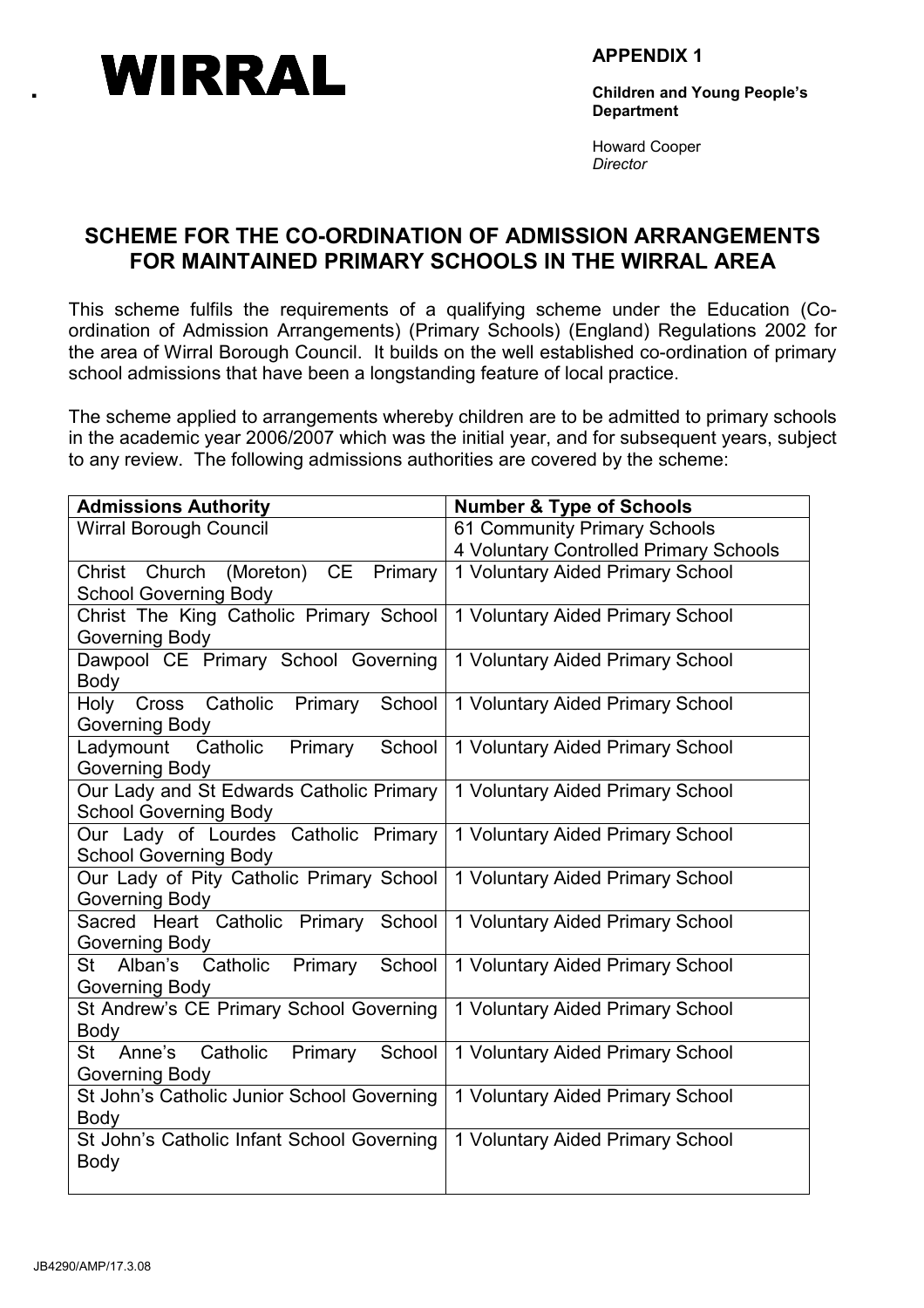| St Joseph's (Birkenhead) Catholic Primary  | 1 Voluntary Aided Primary School |
|--------------------------------------------|----------------------------------|
| <b>School Governing Body</b>               |                                  |
| St Joseph's (Upton) Catholic Primary       | 1 Voluntary Aided Primary School |
| <b>School Governing Body</b>               |                                  |
| St Joseph's (Wallasey) Catholic Primary    | 1 Voluntary Aided Primary School |
| <b>School Governing Body</b>               |                                  |
| St Laurence's Catholic Primary School      | 1 Voluntary Aided Primary School |
| Governing Body                             |                                  |
| St Michael & All Angels Catholic Primary   | 1 Voluntary Aided Primary School |
| <b>School Governing Body</b>               |                                  |
| St Paul's Catholic Primary<br>School       | 1 Voluntary Aided Primary School |
| Governing Body                             |                                  |
| St Peter & St Paul Catholic Primary School | 1 Voluntary Aided Primary School |
| Governing Body                             |                                  |
| Primary<br>School<br>St Peter's Catholic   | 1 Voluntary Aided Primary School |
| Governing Body                             |                                  |
| St Peter's CE Primary School Governing     | 1 Voluntary Aided Primary School |
| <b>Body</b>                                |                                  |
| St Saviour's CE Primary School Governing   | 1 Voluntary Aided Primary School |
| Body                                       |                                  |
| St Werburgh's Catholic Primary School      | 1 Voluntary Aided Primary School |
| Governing Body                             |                                  |
| The Priory CE Primary School Governing     | 1 Voluntary Aided Primary School |
| <b>Body</b>                                |                                  |
| Woodchurch CE Primary School Governing     | 1 Voluntary Aided Primary School |
| Body                                       |                                  |

# 1. Applications for school places in the normal admissions round (that is, for admission in Foundation 2)

- 1.1 Wirral Authority will act as the co-ordinating authority for all applications.
- 1.2 All applications from parents resident in Wirral for a school maintained by Wirral Authority must be made on the common Primary School Application Form. Forms will be generated and distributed centrally by the Mainstream Admissions & Transport Section of the Children & Young People's Department in September 2009.

The form provides an opportunity for the parent to:

 apply for up to 3 schools rank the schools applied for in order of preference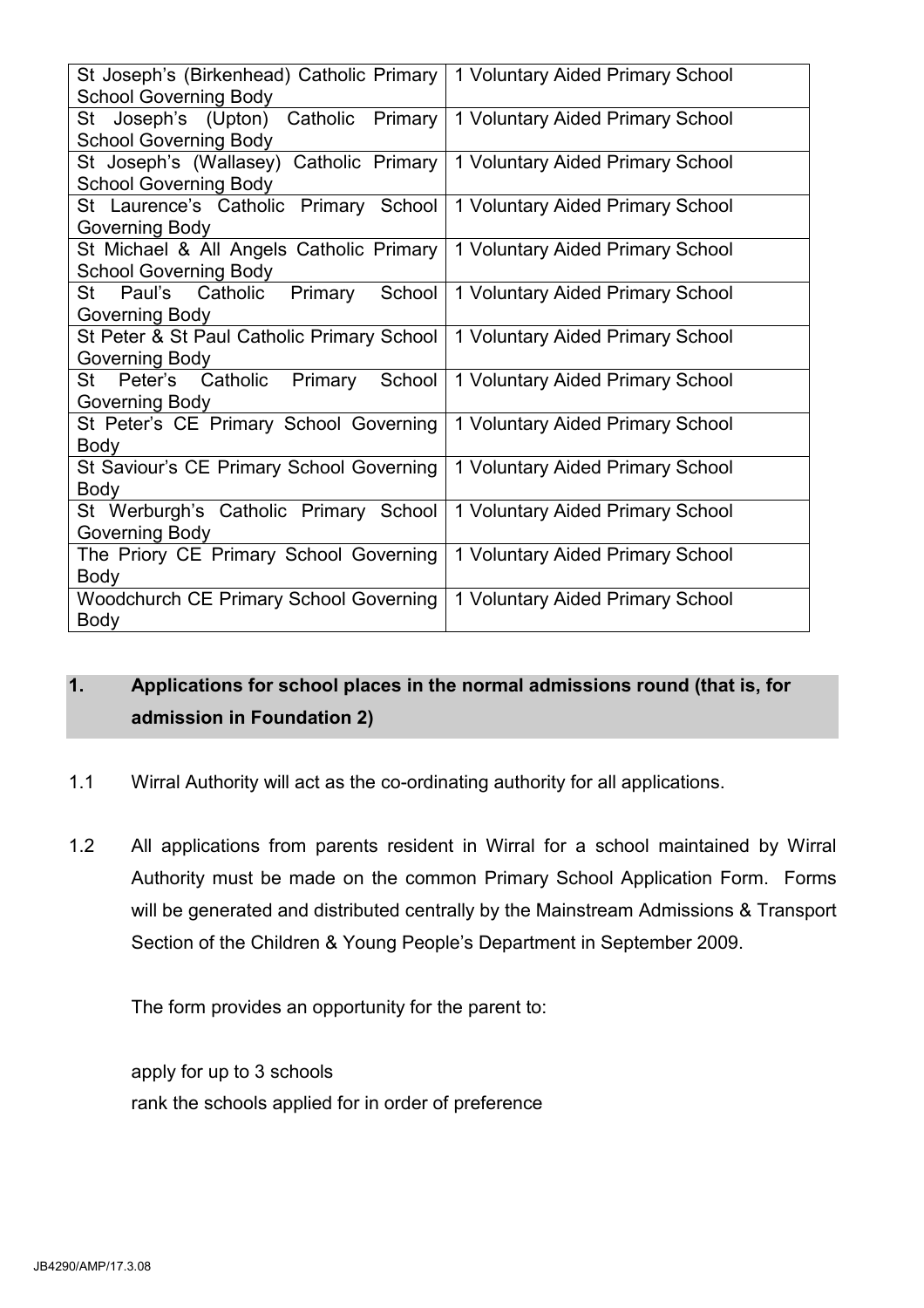- 1.2 Applications for all schools including Voluntary Aided schools must also be made on the common Primary School Application Form.
- 1.3 Schools in the scheme should not deal with application forms. They should forward them directly to the Children and Young People's Department.
- 1.4 Parents must return forms to the Children and Young People's Department by the 18<sup>th</sup> December 2009 to ensure the allocation of a school place on the last weekday in March 2010. Applications received after the published deadline of  $15<sup>th</sup>$  December will be dealt with once the offer of places has been sent to parents on the last weekday in March.
- 1.5 Parents can apply for school places only from the  $1<sup>st</sup>$  September preceding admission to Foundation 2, that is, at the beginning of the academic year in which their child's  $4<sup>th</sup>$  birthday falls. Children are admitted to school at the beginning of the academic year in which their 5<sup>th</sup> birthday falls.
- 1.6 Applications from separated parents. We will accept only one application form per child. It is essential that agreement is reached by the parents of a child as to the preferences for school places. If agreement cannot be reached, or if neither parent has been granted a Specific Issues Order in this respect, then we will accept the application from the parent with whom the child is "ordinarily resident".
- 1.7 Parents who wish a different address to be used because they are moving house must provide verification of the move, i.e. independent evidence such as tenancy agreement or an exchange of contracts in a house purchase and proof of sale of their previous property.
- 1.8 Parents applying for a school place in an area of another Local Authority will be required to complete that Authority's application form.

# 2. Dealing with preference forms

2.1 The Authority will, by applying the Council's admissions criteria, rank the order of priority of each application for community schools and voluntary controlled schools.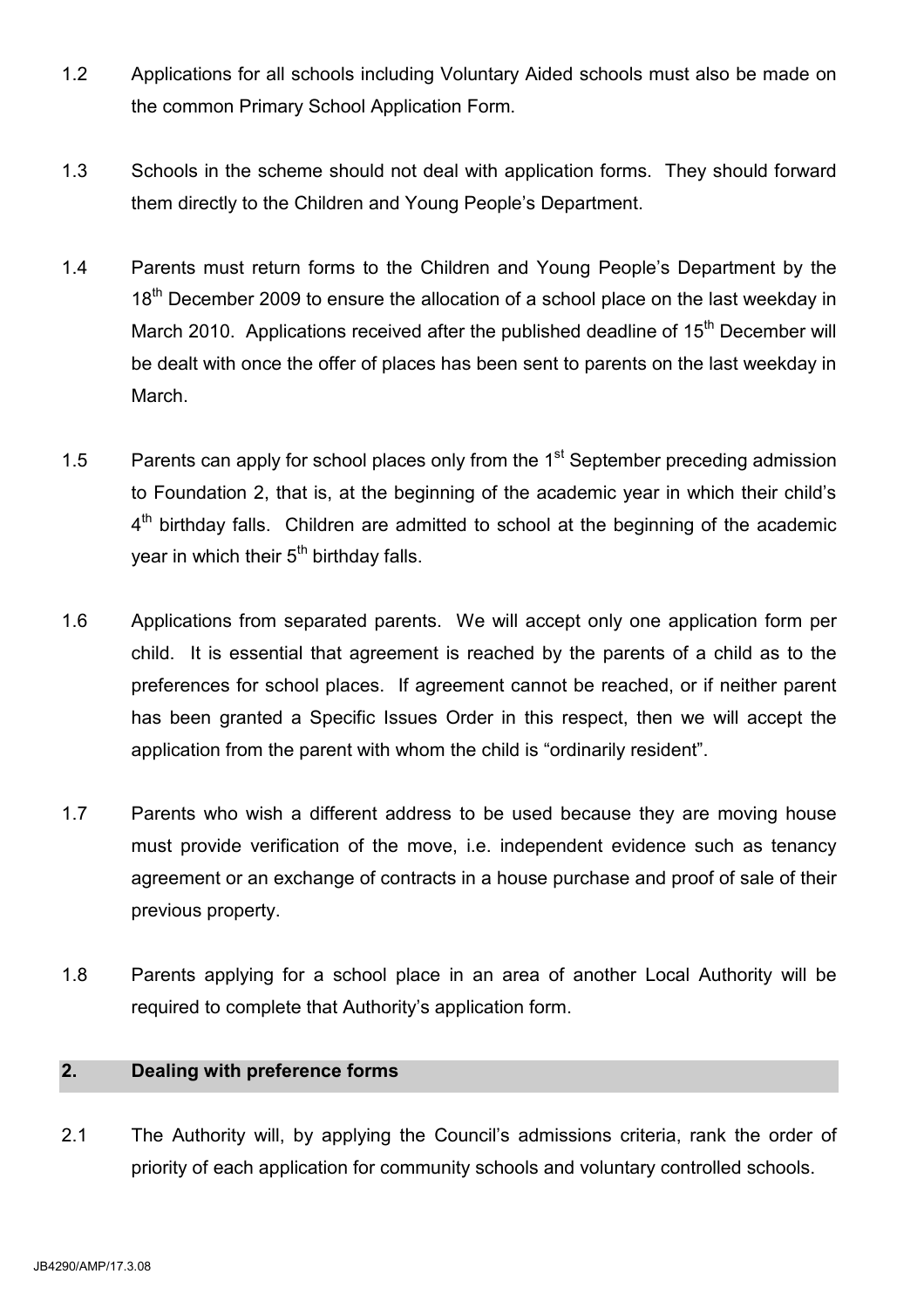- 2.2 The Authority will provide Voluntary Aided Schools with copies of those preference forms which include an application for their school by  $15<sup>th</sup>$  January 2010.
- 2.3 The Governing Bodies of voluntary aided schools will rank each application by applying the school's admission criteria and notify the Mainstream Admissions & Transport Section of their ranking by 15<sup>th</sup> February 2010.
- 2.4 Where a pupil is eligible to receive an offer of two or more school places then the Authority will allocate the highest priority preference.
- 2.5 The Mainstream Admissions & Transport Section will notify the Governing Body of Catholic and Church of England voluntary aided primary schools of those pupils who will be allocated places at their school and those who will not be allocated places because they will be allocated places at a higher preference school by 23<sup>rd</sup> March 2010.
- 2.6 On the 23<sup>rd</sup> March 2010 we will inform neighbouring LEA's of any pupils who are not resident in Wirral and to whom the Authority will be offering a place at a Wirral schools.

# 3. Determination of Applications for Community and Controlled Schools

- 3.1 Applications for all Community schools and also for Holy Trinity Primary School (Hoylake), St Bridget's CE Primary School (West Kirby) and Bidston CE Primary School will be determined on the following basis:
- 3.1.1 All children who live in the school's catchment area will be eligible for a place so long as they have applied before the  $18<sup>th</sup>$  December so long as there is space within the school's admission number. If there are more applications than there are places available then eligibilty will be determined in accordance with the following scheme of priorities:

1<sup>st</sup> priority to:

Children in care.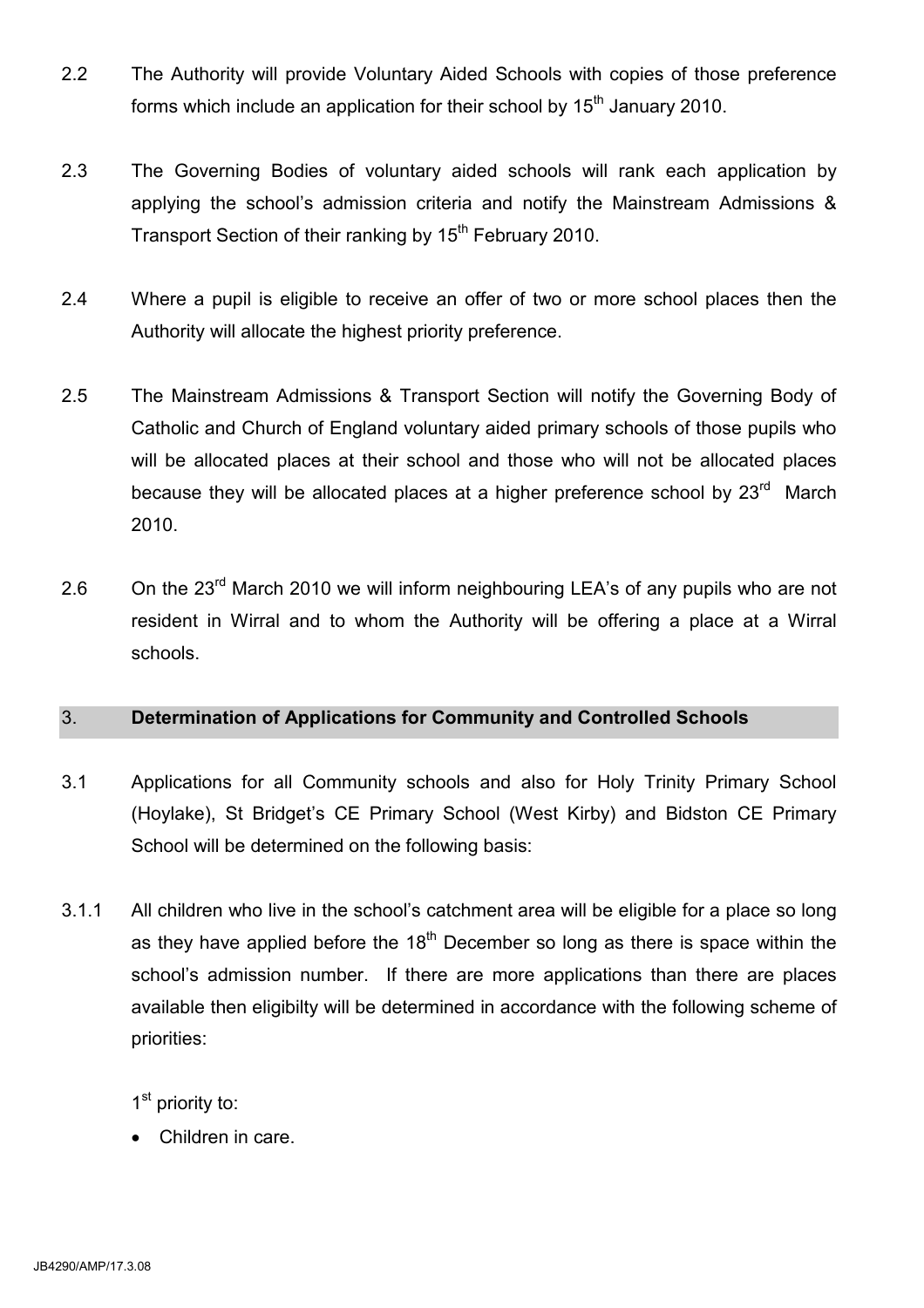2<sup>nd</sup> priority to:

• Children who already have older brothers or sisters at the school when they are due to start school. If there are more children with older brothers or sisters at the school than there are places available, we will give priority to children with the youngest brothers or sisters at the school.

3<sup>rd</sup> priority to:

• Children who have valid medical reasons for going to the school

4<sup>th</sup> priority to:

- Children who live nearest to the school
- 3.1.2 If children do not live in the school's catchment area and if places remain available, their eligibility will be determined in accordance with the following scheme of priorities.

1<sup>st</sup> priority to:

• Children in care.

2<sup>nd</sup> priority to:

• Children who already have older brothers or sisters (including half or stepbrothers and sisters living in the same household) at the school when they are due to start school. If there are more children with older brothers or sisters at the school than there are places available, we will give priority to children with the youngest brothers or sisters at the school.

3<sup>rd</sup> priority to:

• Children who have valid medical reasons for going to the school

 $4<sup>th</sup>$  priority to:

• Pupils who live nearest to the school. We measure distances from home to the school gate nearest to the child's home using the shortest road route, unless it is possible to use a footpath which we consider to be a safe walking route.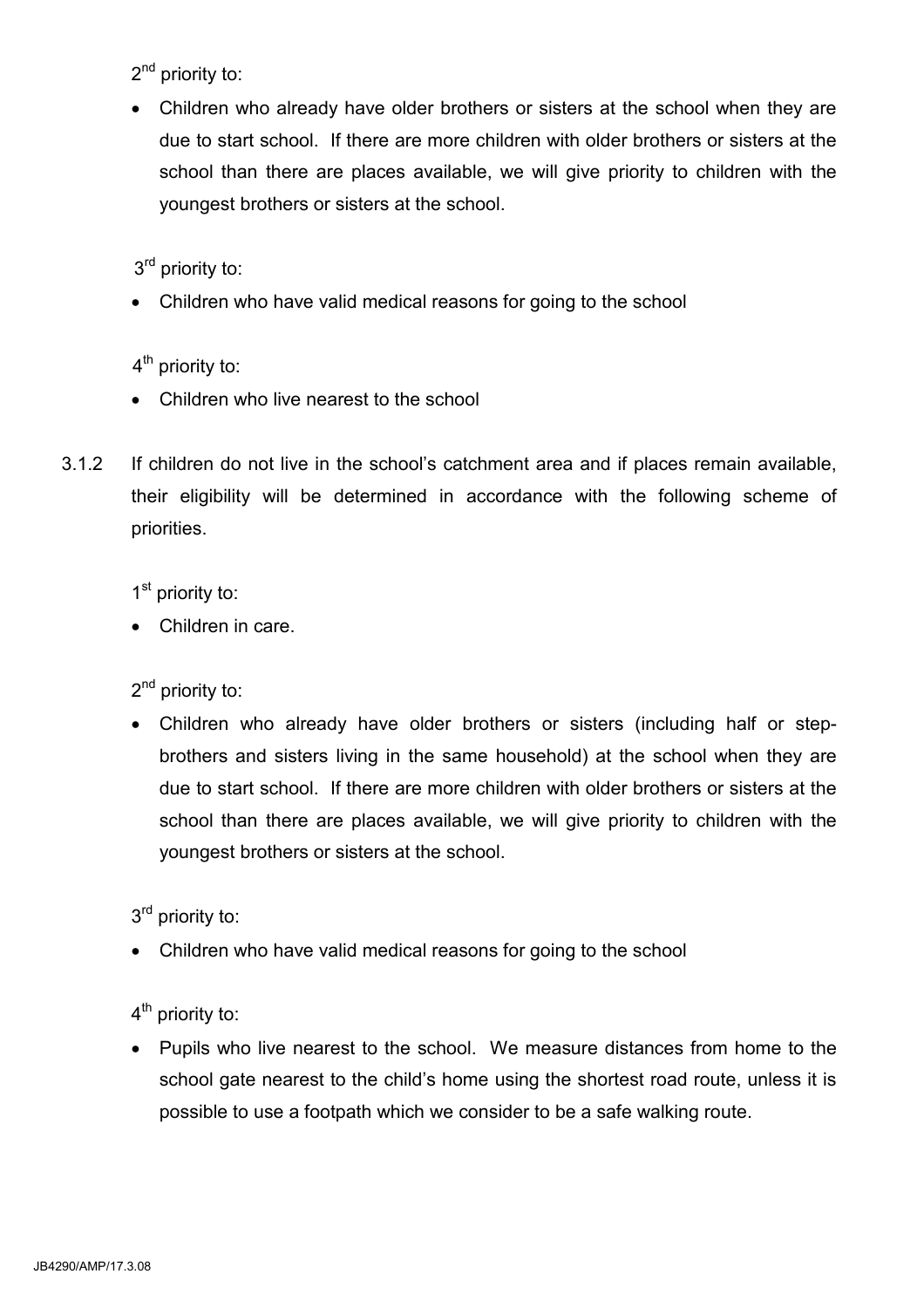Places will be allocated up to the school's admission number to children who live out of zone according to their place in the rank determined by the scheme of priorities set out above.

- 3.2 Christ Church CE School in Birkenhead has different priorities for accepting pupils if there are not enough places at the school. It shares its zone with three other schools - Cole Street Primary School, Woodchurch Road Primary School and Woodlands Primary School. We give priority as detailed below in 3.2.1 and 3.2.2.
- 3.2.1 All children who live in the school's catchment area will be eligible for a place so long as they have applied before the  $18<sup>th</sup>$  December. If there are more children in this category than places available, the following criteria will be used to decide priorities.
	- i) children in public care (children who are looked after by a local authority)
	- ii) children with brothers or sisters at the school (including half or step-brothers and sisters living in the same household) when they are due to start school. If there are more children with older brothers or sisters at the school than there are places available, we will give priority to children with the youngest brothers or sisters at the school.
		- iii) children with particular medical or social needs; and
	- iv) children living nearest to the school. We measure distances from home to the school gate nearest to the child's home using the shortest road route, unless it is possible to use a footpath which we consider to be a safe walking route.
- 3.2.2 If children do not live in the school's catchment area and if places remain available, their eligibility will be determined in accordance with the following scheme of priorities.

1<sup>st</sup> priority to:

Children in care.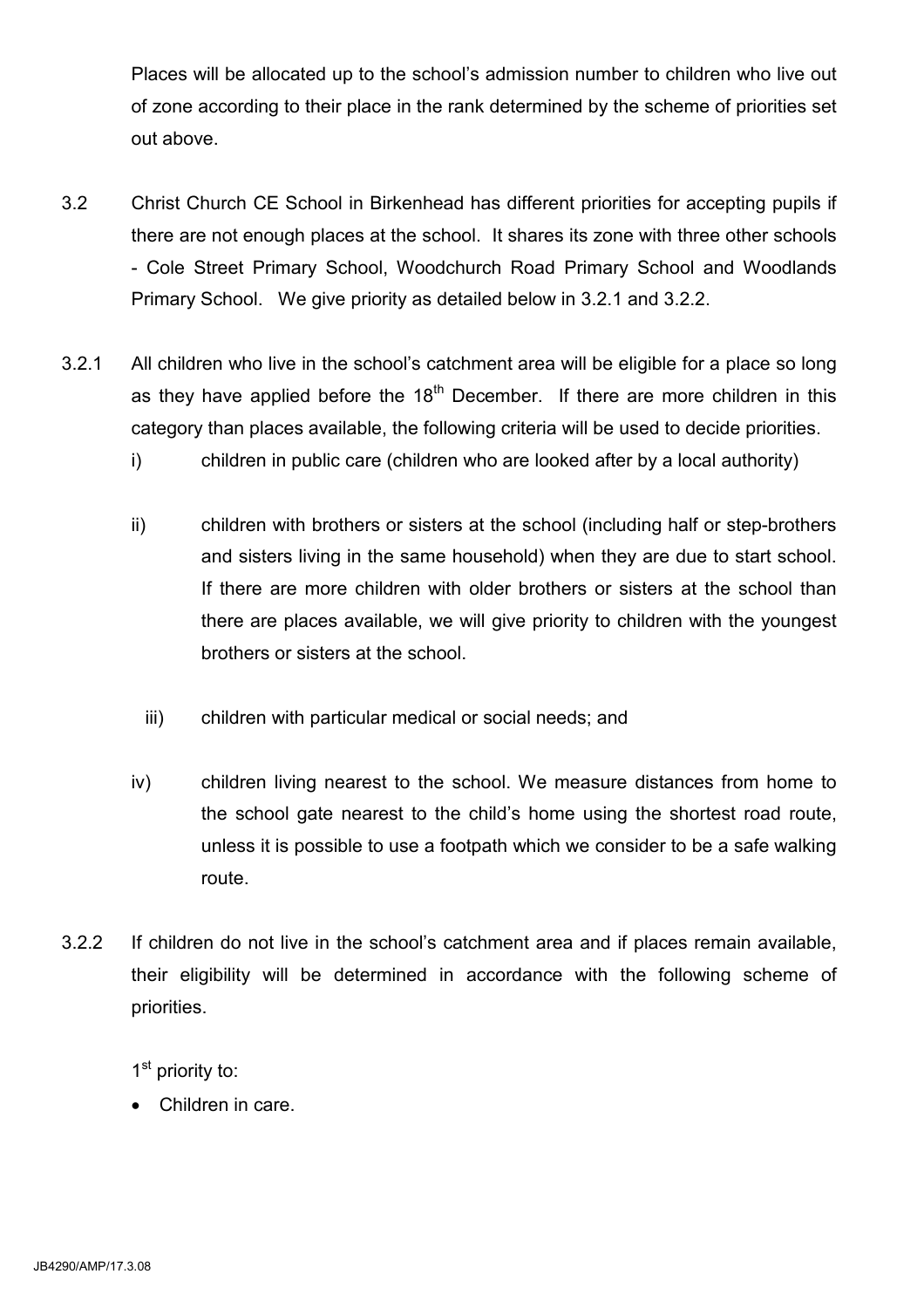2<sup>nd</sup> priority to:

• Children who already have older brothers or sisters (including half or stepbrothers and sisters living in the same household) at the school when they are due to start school. If there are more children with older brothers or sisters at the school than there are places available, we will give priority to children with the youngest brothers or sisters at the school.

3<sup>rd</sup> priority to:

• Children who have valid medical reasons for going to the school

4<sup>th</sup> priority to:

• Pupils who live nearest to the school. We measure distances from home to the school gate nearest to the child's home using the shortest road route, unless it is possible to use a footpath which we consider to be a safe walking route.

 Places will be allocated up to the school's admission number to children who live out of zone according to their place in the rank determined by the scheme of priorities set out above.

- 3.3 For community and voluntary aided schools, where the final place in a year group is offered to one of twins (or triplets etc) it will be our policy to admit the other twin too even if that means going above the admission number but not if it would require the Authority to take qualifying measures.
- 3.4 Applications for the Catholic and Church of England voluntary aided schools will be determined by the governing bodies of these schools in accordance with their published admission criteria.
- 3.5 Where it is not possible to allocate a place at any of the schools applied for, children resident in Wirral will be allocated a place at the nearest appropriate school where there are places available. "Appropriate " means community school if the parents' preferences indicate preferences for non-denominational education; or a Catholic school or C of E school if the parents indicated a preference for education in a school of that denomination.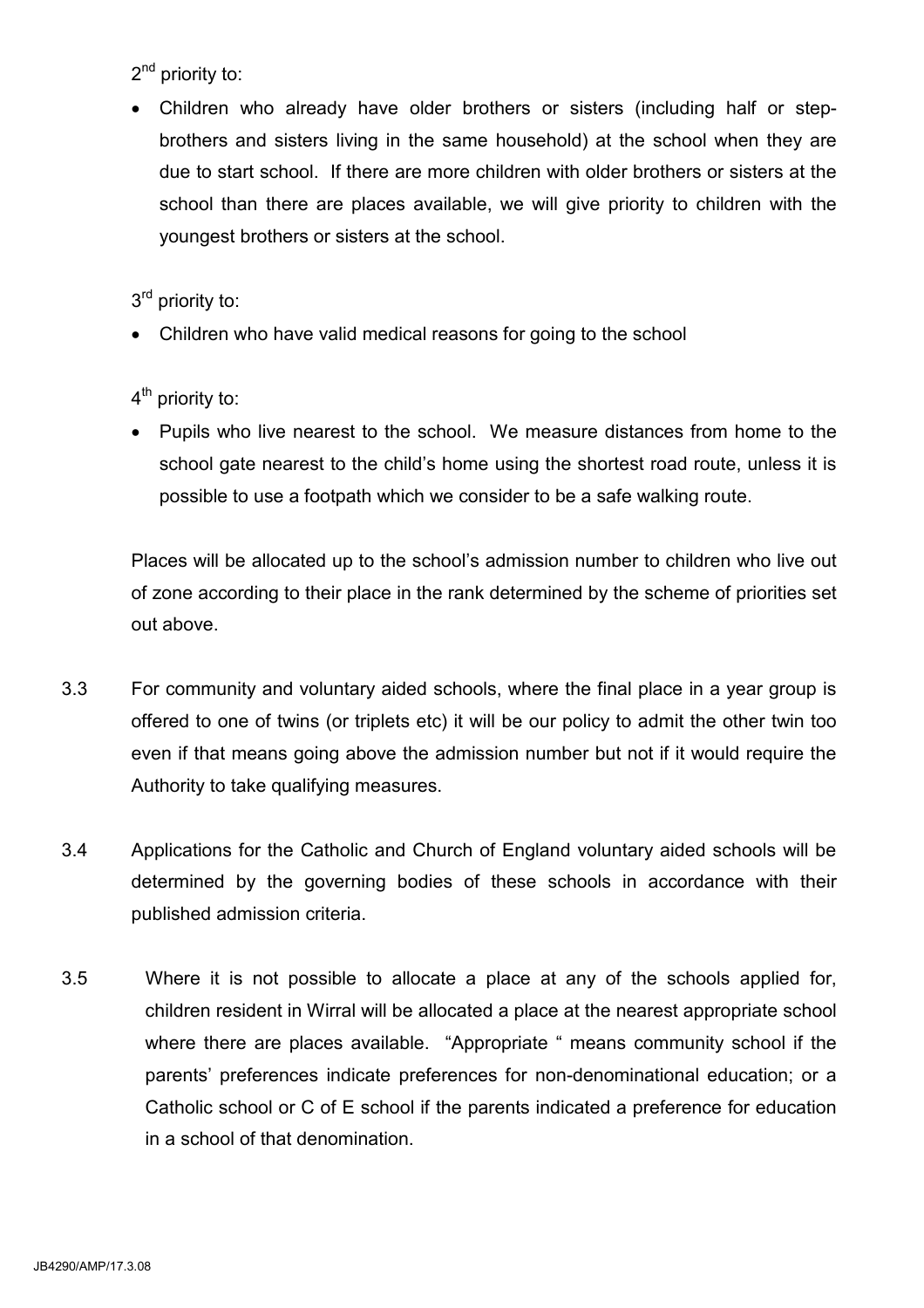3.6 All schools will be required to admit a pupil if he or she has a Statement of special educational needs naming the school.

#### 4. Offer of Places

- 4.1 Parents will be informed by the Director of Children's Services of the school allocated in writing on the last weekday in March. The letter will also inform the parent of their right to appeal to an independent panel and who to contact to make an appeal.
- 4.2 If places become available before the start of the autumn term, the Authority will allocate them to children whose parents have either lodged an appeal but not been successful or who have expressed a continuing interest in a place at the school concerned. Parents can do this by indicating so on the reply slip attached to the allocation letter. If there are more children interested in a particular school than places available, the Authority will use the same criteria to determine priorities as is used for the initial allocation.
- 4.3 Children whose parents applied before 18<sup>th</sup> December will have priority over children whose parents applied after that date, provided they tell us that they continue to want a place at that school.

#### 5. Late Applications

- 5.1 Applications received after the published deadline of  $18<sup>th</sup>$  December will be dealt with after the offer of places have been sent to parents. We will send preference forms which include applications for voluntary aided schools to the governors of the schools concerned in the first week in April or if received after that date, within five days.
- 5.2 We will deal with preferences for community and controlled school in the date order we receive them. We will allocate places up to the school's admission number. If we receive several applications on the same day for the same school, we will use the following scheme of priorities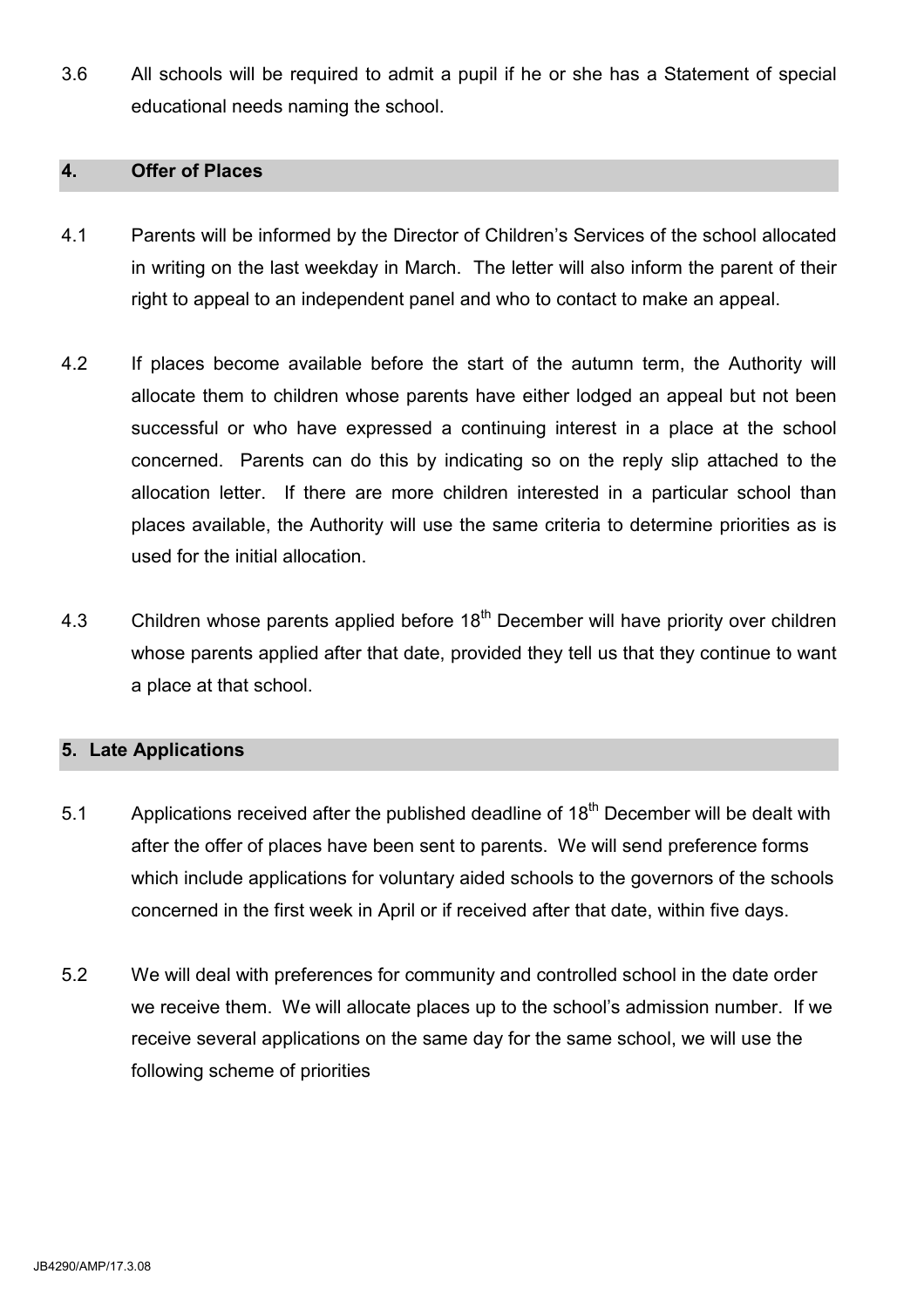i) children living in the school catchment area with priority being given to:

1<sup>st</sup> priority to:

Children in care.

2<sup>nd</sup> priority to:

• Children who already have older brothers or sisters (including half or stepbrothers and sisters living in the same household) at the school when they are due to start school. If there are more children with older brothers or sisters at the school than there are places available, we will give priority to children with the youngest brothers or sisters at the school.

3<sup>rd</sup> priority to:

• Children who have valid medical reasons for going to the school

then

- ii) out of zone priorities (as per paragraph 3.1.2)
- 5.3 Parents will be notified in writing by the Children and Young People's Department. The letter will also inform the parent of their right to appeal for any Wirral school and who to contact to make an appeal.
- 5.4 Applications for Catholic or Church of England Aided Primary Schools received after the published deadline of  $18<sup>th</sup>$  December will be determined by reference to the schools' published admission arrangements and the governors will inform the Children and Young People's Department of the outcome of the applications. Parents will be notified in writing by the Children and Young People's Department. The letter will also inform the parent of their right to appeal and who to contact to make an appeal.

# 6. Waiting Lists

6.1 If at the end of the Summer Term a school is believed to be full, the Authority will close the procedures and make no more reallocations. However, it may be that places will become available at the beginning of or during the Autumn Term. The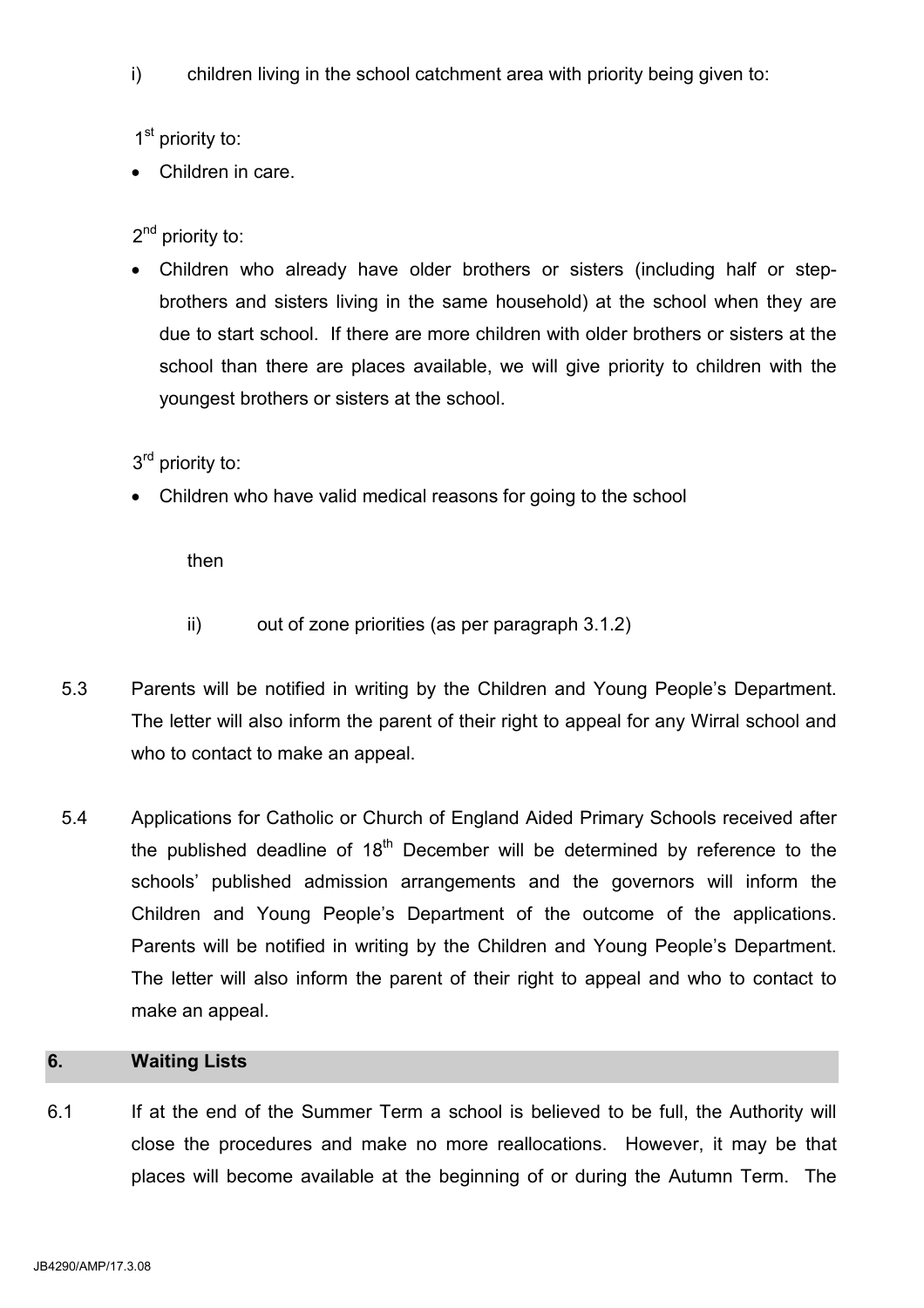Authority will keep a waiting list of children whose parents are interested in obtaining a place at the school if a place becomes available. The Authority will write to the parents of those children included in 4.2 who have expressed a continuing interest. This waiting list will be held open during the Autumn Term. Priority on the waiting list for community and controlled schools will be given to children in accordance with the following criteria:

- i) children living in the school's catchment area; if priorities have to be determined the Authority will use the out of zone criteria
- ii) children living out of zone, if priorities have to be determined the Authority will use the out of zone criteria listed in paragraph 3.1.2

 The Authority will contact parents directly if a vacancy does occur. The Authority will cease to hold the waiting list at the end of the Autumn Term.

# 7. Applications outside of the normal round of admissions

- 7.1 Applications for all schools including Voluntary Aided schools must also be made on the common Primary School Application Form.
- 7.2 Schools should not deal with application forms. Any forms received by schools should be forwarded to the Children and Young People's Department.
- 7.3 The Authority will provide Voluntary Aided Schools and Academy with copies of those application forms which include a preference for their school.
- 7.4 The Governing Bodies of Voluntary Aided schools and Aademy will consider each application by applying the school's admission criteria and notify the Pupil Services Section of their decision.
- 7.5 Where a pupil is eligible to receive an offer of two or more school places then the highest priority preference will take precedence.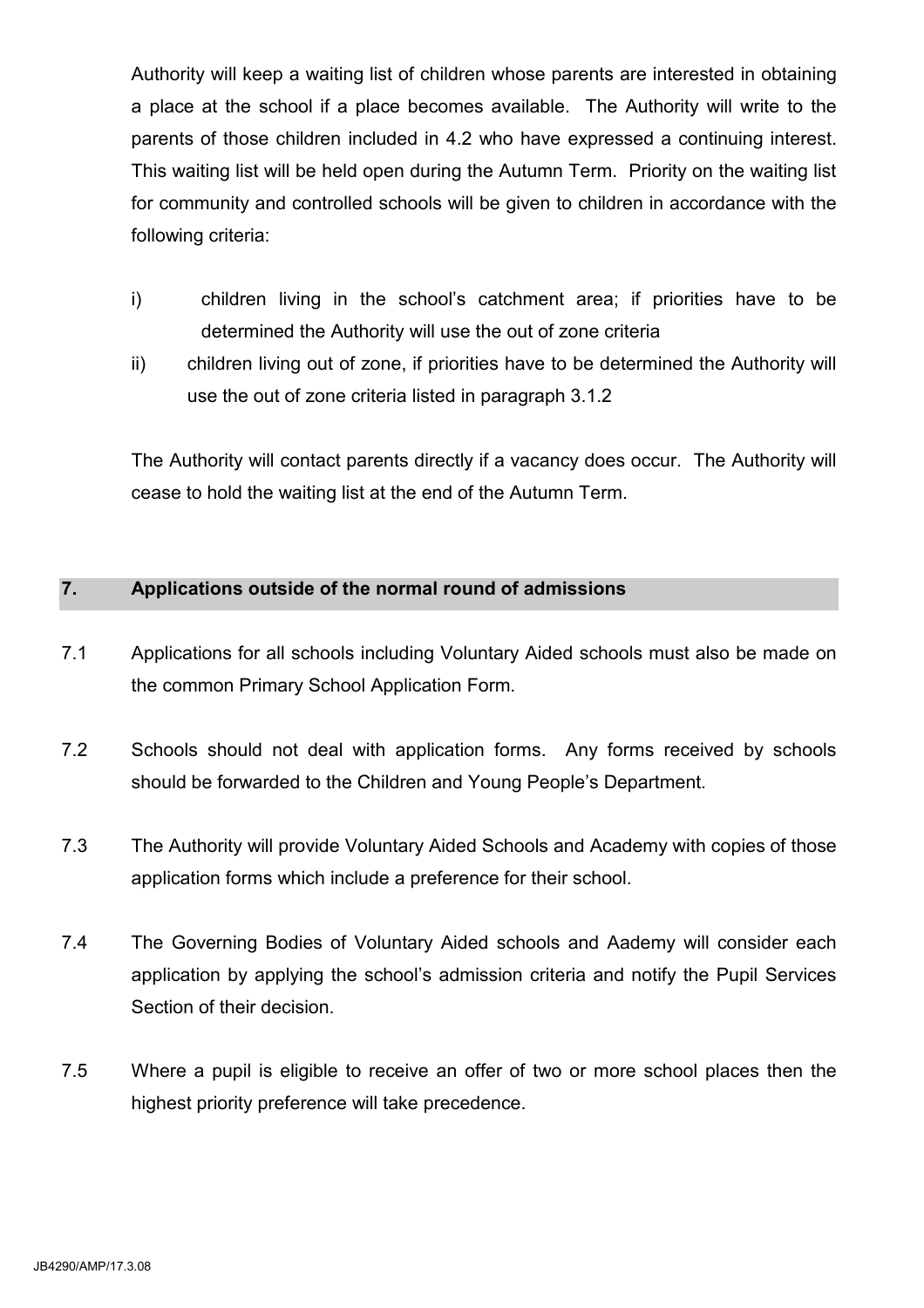- 7.6 All parents will be informed by the Children and Young People's Department of the school place allocated by letter. The letter will also inform the parent of their right to appeal and who to contact to make an appeal.
- 7.7 We arrange for children in Years 1 and 2 to start at a community or controlled primary school in a similar way as reception-age children. The appropriate year group is determined by the chronological age of the child.

 Key Stage 1 - We will offer children places at their catchment school as long as this will not bring the class size to more than 30 and if we cannot offer an alternative school place within two miles of the parents home address.

We will agree a place in an out-of-zone school as long as:

- i) there is room within the admission number; and
- ii) there are not already 30 children in the class.

 Where a school, which is below its admission number, has organised its Key Stage 1 into classes of 30 and the only way to admit another child would require the Authority to take Qualifying Measures (that is would require the Authority to provide additional resources in terms of staff and accommodation at the school.), these are grounds on which the Authority may refuse an application.

 Key Stage 2 – Children are automatically entitled to a place at their catchment school even though the school may be on or above its admission number.

 We will agree a place in an out-of-zone school as long as there is room within the admission number.

The Authority will not keep waiting lists for places in Year 1 and above.

# 8 Determination of Pupils transferring from Infant to Junior Schools